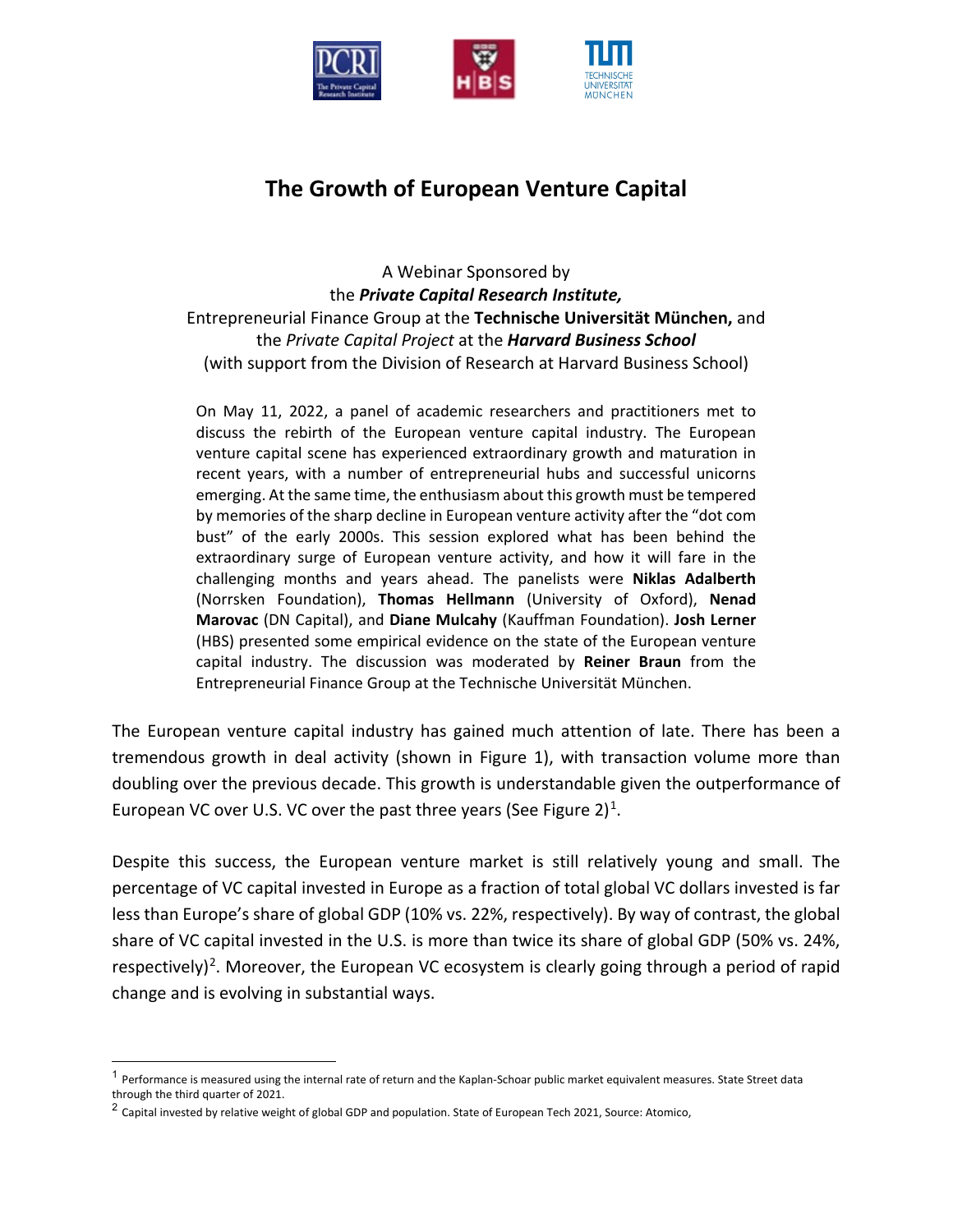| .our |  |
|------|--|
|      |  |



### European Venture Capital Deal Activity\*

\*Figure adapted from Pitchbook's Q1 2022 European Venture report as of March 31, 2022, https://pitchbook.com/news/articles/q1-european-venture-capital-trends-five-charts

**Figure 2**



## Performance of European Venture Capital vs. U.S. Venture Capital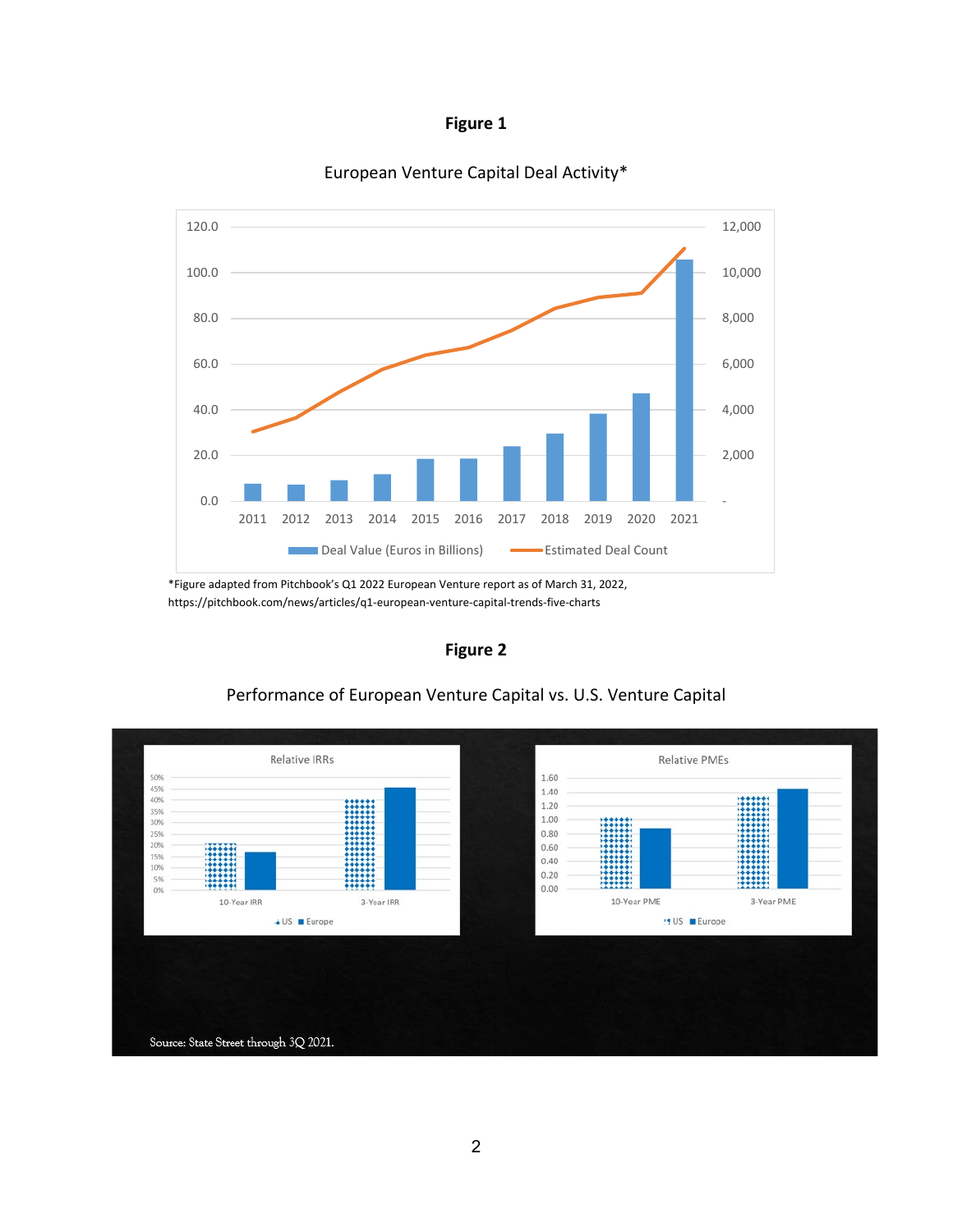#### **Characteristics of the European VC Market**

The panelists highlighted several defining characteristics of the European venture market:

- *Fragmented European Ecosystem:* One of the features of the European VC ecosystem is its highly decentralized nature. Unlike the U.S., where more than 60% of the money comes from three major hubs<sup>[3](#page-2-0)</sup>: Boston, Silicon Valley (San Francisco Bay Area, San Jose), and New York City, there is a more diverse mix of where capital originates. Historically, London, Paris, and Munich dominated the market in Europe, but now there are hubs in places like Berlin where there was relatively limited activity back in 2000. Companies now can originate from nearly anywhere in Europe. Last year, the largest IPO in Europe was UiPath, a \$35 billion deal out of Romania. Similarly, there have been a few unicorns (Bitpanda and GoStudent) coming out of Vienna which has historically had little venture activity. The ability to find great opportunities all over demonstrates the adaptability and strength of European VC. However, the panelists pointed out that the decentralization of European VC does have a downside in that it is harder to put investment teams together because of cultural and language issues. Unlike Silicon Valley, where a deal could originate in a single day, negotiating a transaction in Europe requires more time and patience.
- *Local-Market Focus:* The European venture industry is a hyper-local market with domestic funds largely invested in small domestic transactions. For instance, in transactions ranging from \$10-\$20 million, more than 50% of the capital comes from domestic sources and another 25% come from other European countries. However, the larger transactions tend to be globalized. Looking at deals greater than one quarter billion, we see about 60% of the capital coming from outside of Europe.<sup>[4](#page-2-1)</sup>
- *Favorable Industries in Europe:* Like most places, the software industry is "eating"<sup>[5](#page-2-2)</sup> Europe and is the dominant industry for European VC investing.<sup>[6](#page-2-3)</sup> However, the panelists noted several other sectors in Europe that could see more activity in the future, including Fintech, Life Sciences, and Climate Tech. The regulatory environment, particularly in the U.K., is favorable to Fintech, making it an interesting sector to explore opportunities. Life Sciencesin Europe is not as well-developed as the technology industry, but there is world-class scientific discovery coming out of leading European universities.

<span id="page-2-0"></span><sup>&</sup>lt;sup>3</sup> Florida, Richard, "The Post-Pandemic Geography of U.S. Tech Economy," Bloomberg U.S. Edition online, March 9, 2022, https://www.bloomberg.com/news/articles/2022-03-09/where-venture-capital-and-tech-jobs-are-growing.

<span id="page-2-1"></span><sup>4</sup> Share of capital invested (%) in Europe by round size and geographic source region, 2017 to 2021. State of European Tech 2021 Report, Source: Atomico.

<span id="page-2-2"></span><sup>5</sup> Andreessen, Marc, "Why Software is Eating the World," *The Wall Street Journal*, August 20, 2011.

<span id="page-2-3"></span><sup>6</sup> Lerner, Josh, "The State of European Venture Capital" webinar presentation May 11, 2021. Data source: Pitchbook as of December 31, 2021.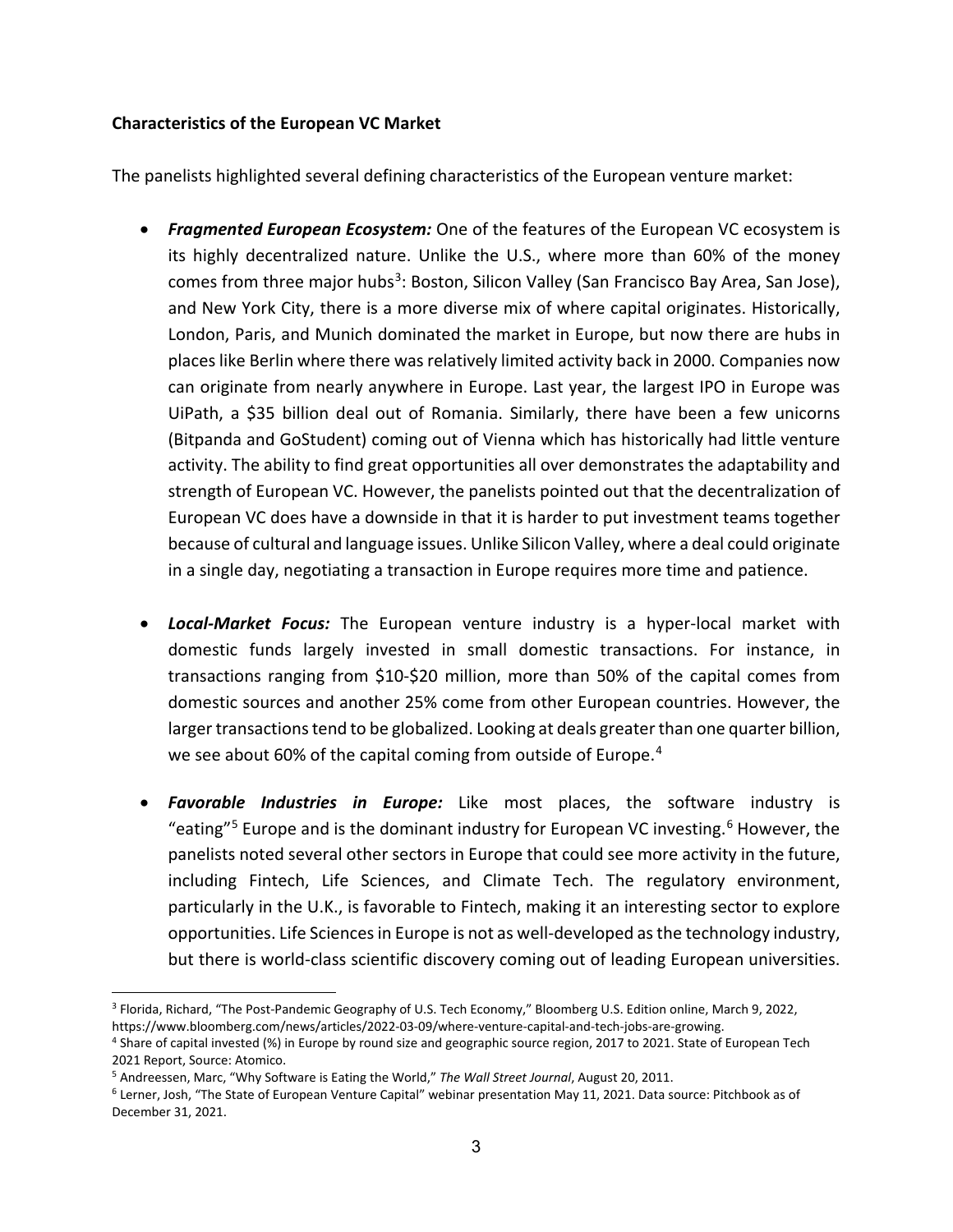Emerging climate tech companies also show a lot of promise, with favorable regulation in Europe to reach net zero.

#### *Evolving Venture Capital Ecosystem in Europe*

The panelists highlighted a number of steps that are necessary for the European venture sector to continue to experience growth and success:

- *Building Generations of Entrepreneurs:* The relatively young VC market in Europe lacks multiple generations of successful serial entrepreneurs, who can inspire the next generation of entrepreneurs and give back by funding new companies themselves as angel investors. There is also a need for a stronger culture of successful entrepreneurs investing in the next generation of startup companies. This deficiency, however, is slowly changing as more success stories come out of Europe. Young workers are seeing entrepreneurial success, even in small cities, and are quitting their jobs to start their own companies. In addition, the caliber of founders in Europe increasingly matches that of the U.S.
- *Reducing Brain Drain:* There is a tendency for start-ups to relocate outside of Europe during their growth stage. Historically, Europe has been an excellent place for generating new ideas, but not as good in growing those concepts into commercial use. This is partially a result of the fragmented financing system mentioned earlier, which makes it more difficult to finance domestically rapidly-scaling firms that require large sums of capital. As successful European start-ups begin to seek their next round of funding, they often need to look globally for financing, as well as for experienced scale-up managers. Foreign investors and especially foreign acquirers may pressure target start-ups to relocate from Europe. For example, this has often occurred in the life sciences industry, where good ideas are generated in Europe but move to the U.S. to scale up and commercialize. Some companies are mindful of the pressure to move and negotiate explicitly to stay in Europe. For instance, DeepMind negotiated with Google to be acquired on the condition of staying in London. The acquisition turned out to be a good deal for both Google and DeepMind and has helped the firm retain talent.

Similar to limited availability of venture capital, at least when compared to the U.S., exit markets in Europe still seem somewhat underdeveloped. The panelists agreed that Europe needs to find ways to foster acquisitions by its corporates to keep start-ups from leaving. Also, perhaps the changes in the way people work may reduce the brain drain problem (e.g., remotely or Digital Nomad Visas that allow individuals to work in different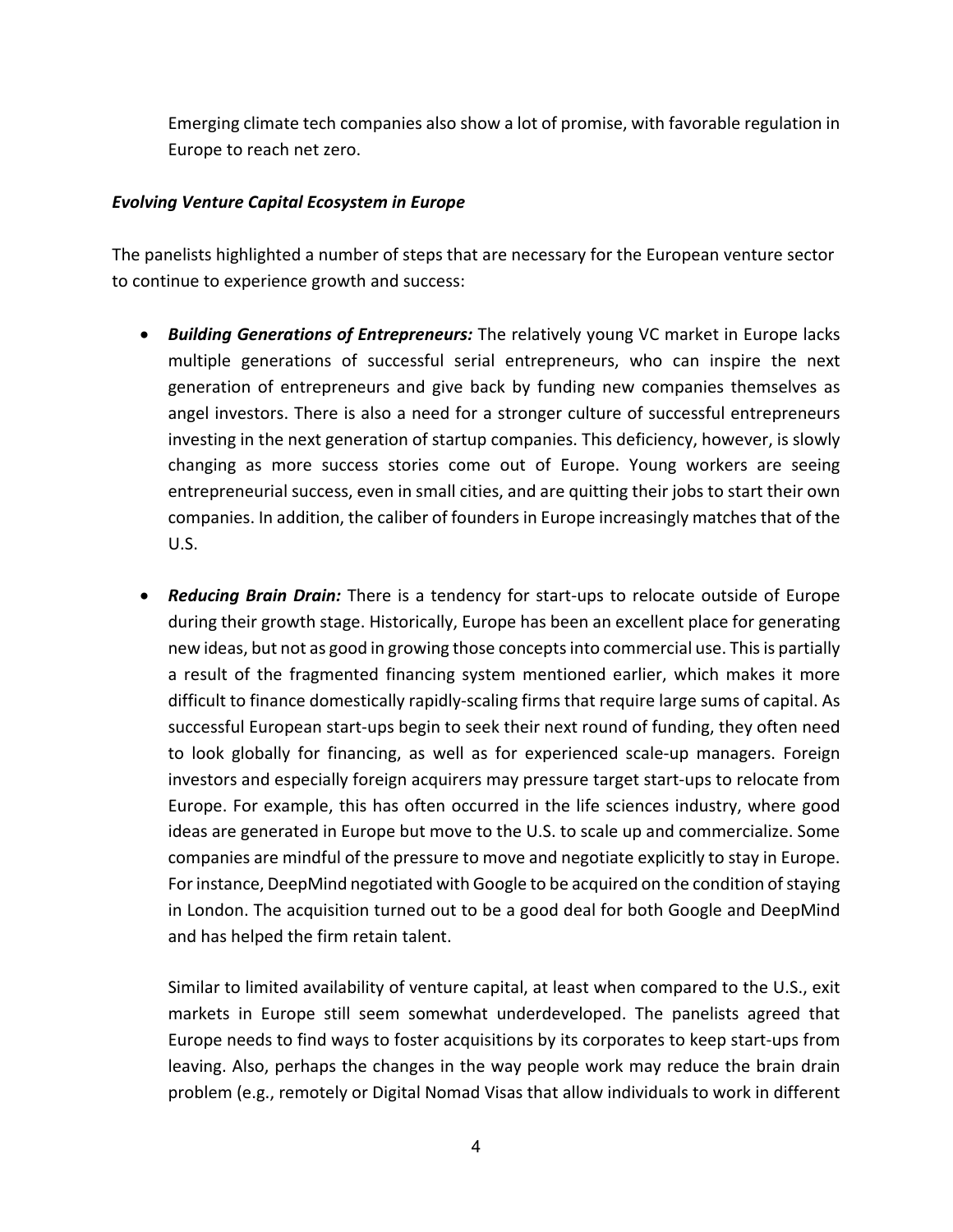countries). Lastly, if more start-ups are able to stay in Europe, local managers will gain experience in scaling up and commercializing businesses thereby enabling future businesses to stay local.

• *Evolving Sources of Finance:* The sources of funding for European VCs have historically lacked diversity. Most of Europe's funding had come from three primary sources: pensions, public funds, and larger family offices. Recently, more sophisticated LPs such as endowments, foundations, and fund-of-funds have invested in European VCs. The benefit of these sophisticated investors, who have a deeper understanding of the riskiness of venture investments, is that they tend to be more stable sources of capital. Rather than looking for a single "big hit," these groups tend to diversify across different GPs and vintage years.

The panelists also noted over the years, the sophistication of the government as an investor has also increased. For instance, the European Investment Fund plays a vital role in the VC industry, taking a sizable stake in funds (approximately 10%).

Lastly, there has been a growth in participation by non-traditional investors in venture financings, such as private equity groups, hedge funds, and sovereigns. These nontraditional investors only represent around a third of the deals a few years ago but threequarters of the value in 2021 (see Figure 3). How the participation of these investors will evolve in light of the recent venture capital downturn remains to be seen.



#### VC Deal Activity with Nontraditional Investor Participation

**Figure 3\***

\*Figure adapted from Pitchbook's Q1 2022 European VC Valuation Report, May 16, 2022, [https://files.pitchbook.com/website/files/pdf/Q1\\_2022\\_European\\_VC\\_Valuations\\_Report.pdf](https://files.pitchbook.com/website/files/pdf/Q1_2022_European_VC_Valuations_Report.pdf)